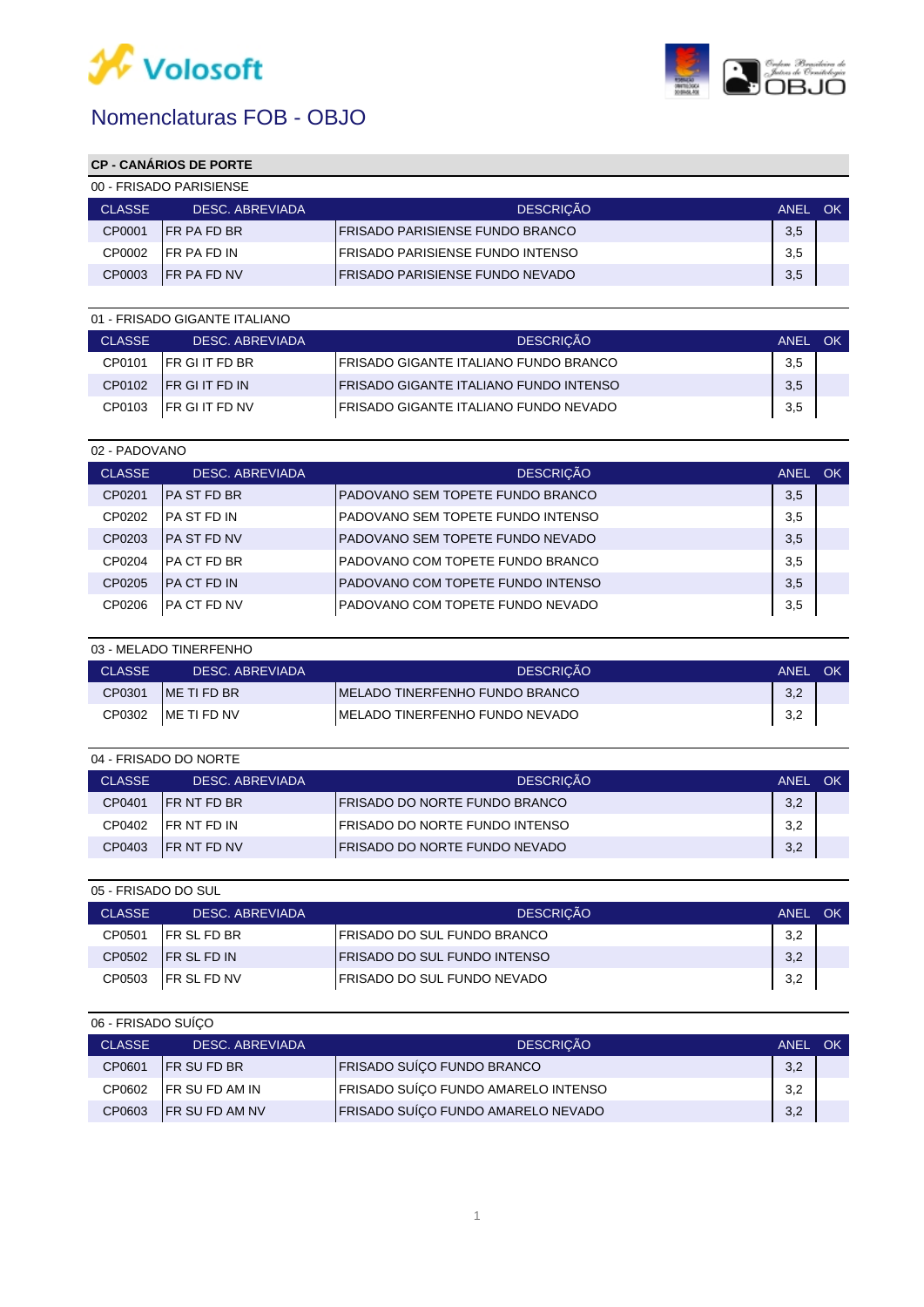



## **CP - CANÁRIOS DE PORTE**

| 07 - GIBBER ITALICUS |                     |                                       |             |    |  |
|----------------------|---------------------|---------------------------------------|-------------|----|--|
| <b>CLASSE</b>        | DESC. ABREVIADA     | <b>DESCRICÃO</b>                      | <b>ANEL</b> | OK |  |
| CP0701               | IGI IT FD BR        | IGIBBER ITALICUS FUNDO BRANCO         | 3,0         |    |  |
| CP0702               | <b>IGI IT FD IN</b> | <b>IGIBBER ITALICUS FUNDO INTENSO</b> | 3,0         |    |  |
| CP0703               | <b>IGI IT FD NV</b> | <b>IGIBBER ITALICUS FUNDO NEVADO</b>  | 3,0         |    |  |

|               | 08 - GIBBOSO ESPANHOL |                                       |             |    |
|---------------|-----------------------|---------------------------------------|-------------|----|
| <b>CLASSE</b> | DESC. ABREVIADA       | <b>DESCRICÃO</b>                      | <b>ANEL</b> | OK |
| CP0801        | <b>IGB ES FD BR</b>   | IGIBBOSO ESPANHOL FUNDO BRANCO        | 3,0         |    |
| CP0802        | IGB ES FD IN          | <b>GIBBOSO ESPANHOL FUNDO INTENSO</b> | 3,0         |    |

| 09 - FIORINO  |                    |                                    |             |     |
|---------------|--------------------|------------------------------------|-------------|-----|
| <b>CLASSE</b> | DESC. ABREVIADA    | <b>DESCRIÇÃO</b>                   | <b>ANEL</b> | OK. |
| CP0901        | <b>IFIST FD BR</b> | I FIORINO SEM TOPETE FUNDO BRANCO  | 3,0         |     |
| CP0902        | IFI ST FD IN       | FIORINO SEM TOPETE FUNDO INTENSO   | 3,0         |     |
| CP0903        | <b>IFIST FD NV</b> | FIORINO SEM TOPETE FUNDO NEVADO    | 3,0         |     |
| CP0904        | IFICT FD BR        | FIORINO COM TOPETE FUNDO BRANCO    | 3,0         |     |
| CP0905        | IFI CT FD IN       | I FIORINO COM TOPETE FUNDO INTENSO | 3,0         |     |
| CP0906        | <b>IFICT FD NV</b> | FIORINO COM TOPETE FUNDO NEVADO    | 3,0         |     |

| 20 - BOSSU BELGA |                        |                                          |             |    |
|------------------|------------------------|------------------------------------------|-------------|----|
| <b>CLASSE</b>    | DESC. ABREVIADA        | <b>DESCRICÃO</b>                         | <b>ANEL</b> | OK |
| CP2001           | <b>IBS BE FD BR</b>    | <b>IBOSSU BELGA FUNDO BRANCO</b>         | 3,0         |    |
| CP2002           | IBS BE FD AM IN        | IBOSSU BELGA FUNDO AMARELO INTENSO       | 3,0         |    |
| CP2003           | <b>IBS BE FD AM NV</b> | <b>IBOSSU BELGA FUNDO AMARELO NEVADO</b> | 3,0         |    |

| 21 - SCOTCH FANCY |                        |                                            |      |    |
|-------------------|------------------------|--------------------------------------------|------|----|
| <b>CLASSE</b>     | DESC. ABREVIADA        | <b>DESCRICÃO</b>                           | ANEL | OK |
| CP2101            | <b>ISC FA FD BR</b>    | <b>ISCOTCH FANCY FUNDO BRANCO</b>          | 3,0  |    |
| CP2102            | <b>ISC FA FD AM IN</b> | <b>ISCOTCH FANCY FUNDO AMARELO INTENSO</b> | 3,0  |    |
| CP2103            | <b>ISC FA FD AM NV</b> | <b>ISCOTCH FANCY FUNDO AMARELO NEVADO</b>  | 3,0  |    |

| 22 - MUNCHENER |                 |                                  |             |    |  |  |  |
|----------------|-----------------|----------------------------------|-------------|----|--|--|--|
| <b>CLASSE</b>  | DESC. ABREVIADA | <b>DESCRICÃO</b>                 | <b>ANEL</b> | OK |  |  |  |
| CP2201         | IMU FD BR       | IMUNCHENER FUNDO BRANCO          | 3,0         |    |  |  |  |
| CP2202         | IMU FD AM IN    | IMUNCHENER FUNDO AMARELO INTENSO | 3,0         |    |  |  |  |
| CP2203         | IMU FD AM NV    | IMUNCHENER FUNDO AMARELO NEVADO  | 3,0         |    |  |  |  |

#### 23 - HOSO JAPONÊS

| <b>CLASSE</b> | DESC. ABREVIADA     | <b>DESCRICÃO</b>                  | <b>ANEL</b> | <b>OK</b> |
|---------------|---------------------|-----------------------------------|-------------|-----------|
| CP2301        | <b>IHO JA FD BR</b> | HOSO JAPONÊS FUNDO BRANCO         | 2,7         |           |
| CP2302        | <b>HO JA FD IN</b>  | <b>HOSO JAPONÊS FUNDO INTENSO</b> | 2,7         |           |
| CP2303        | <b>HO JA FD NV</b>  | HOSO JAPONÊS FUNDO NEVADO         | 2,7         |           |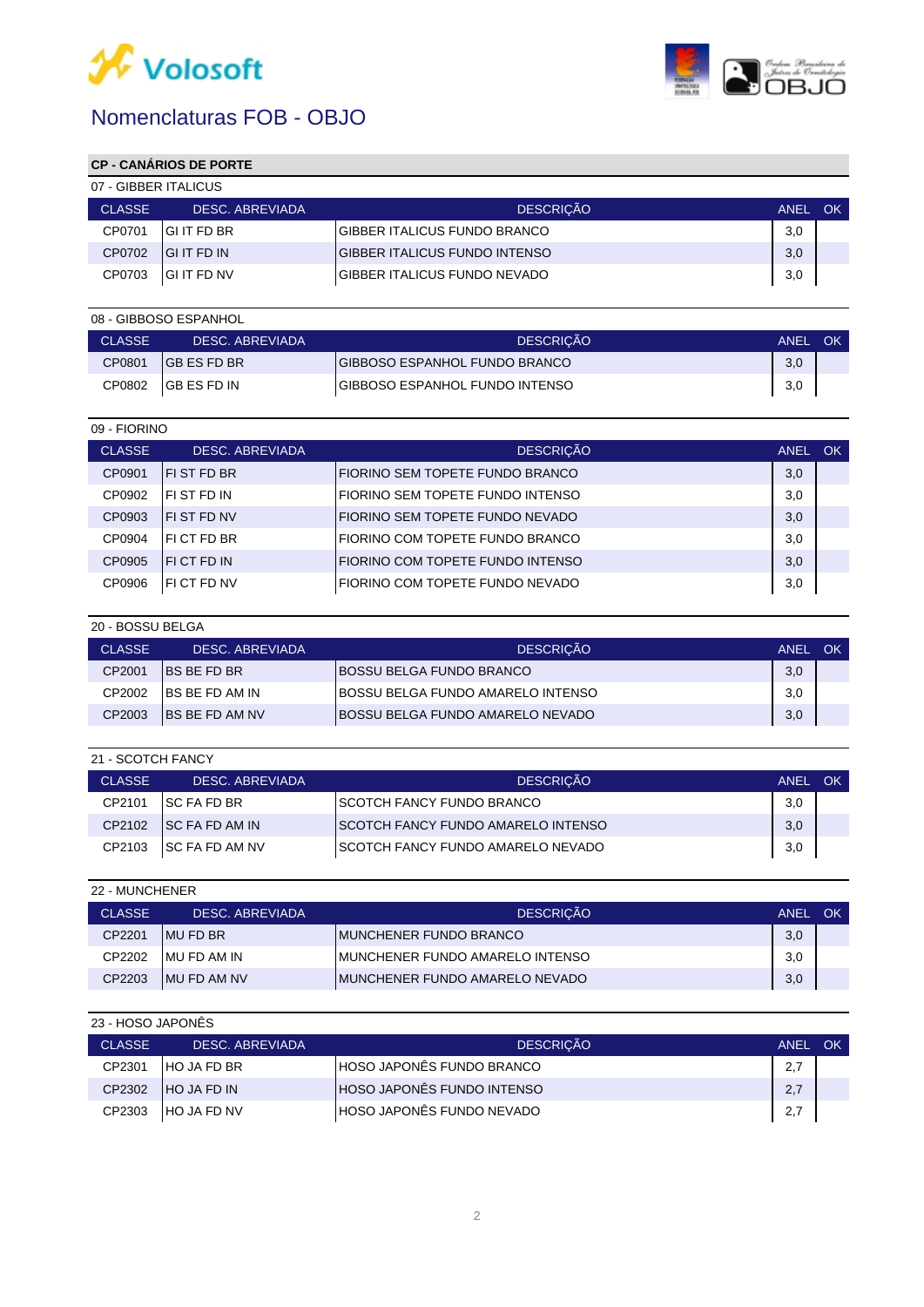



## **CP - CANÁRIOS DE PORTE**

| 30 - BORDER            |                                          |                                      |     |  |  |
|------------------------|------------------------------------------|--------------------------------------|-----|--|--|
| <b>DESC. ABREVIADA</b> | <b>DESCRIÇÃO</b>                         | ANEL                                 | OK. |  |  |
| <b>IBO FD BR LI</b>    | BORDER FUNDO BRANCO LIPOCRÔMICO          | 3,2                                  |     |  |  |
| IBO FD BR ME           | BORDER FUNDO BRANCO MELÂNICO             | 3,2                                  |     |  |  |
| IBO FD BR PI           | BORDER FUNDO BRANCO PINTADO              | 3,2                                  |     |  |  |
| IBO FD AM IN LI        | BORDER FUNDO AMARELO INTENSO LIPOCRÔMICO | 3,2                                  |     |  |  |
| <b>IBO FD AM IN ME</b> | IBORDER FUNDO AMARELO INTENSO MELÂNICO   | 3,2                                  |     |  |  |
| IBO FD AM IN PI        | BORDER FUNDO AMARELO INTENSO PINTADO     | 3,2                                  |     |  |  |
| IBO FD AM NV LI        | IBORDER FUNDO AMARELO NEVADO LIPOCRÔMICO | 3,2                                  |     |  |  |
| IBO FD AM NV ME        | BORDER FUNDO AMARELO NEVADO MELÂNICO     | 3,2                                  |     |  |  |
| IBO FD AM NV PI        |                                          | 3,2                                  |     |  |  |
|                        |                                          | IBORDER FUNDO AMARELO NEVADO PINTADO |     |  |  |

|               | 31 - NORWICH           |                                   |      |           |  |  |
|---------------|------------------------|-----------------------------------|------|-----------|--|--|
| <b>CLASSE</b> | <b>DESC. ABREVIADA</b> | <b>DESCRIÇÃO</b>                  | ANEL | <b>OK</b> |  |  |
| CP3101        | INO FD BR LI           | NORWICH FUNDO BRANCO LIPOCRÔMICO  | 3,5  |           |  |  |
| CP3102        | INO FD BR ME           | NORWICH FUNDO BRANCO MELÂNICO     | 3,5  |           |  |  |
| CP3103        | INO FD BR PI           | INORWICH FUNDO BRANCO PINTADO     | 3,5  |           |  |  |
| CP3104        | INO FD IN LI           | NORWICH FUNDO INTENSO LIPOCRÔMICO | 3,5  |           |  |  |
| CP3105        | INO FD IN ME           | NORWICH FUNDO INTENSO MELÂNICO    | 3,5  |           |  |  |
| CP3106        | INO FD IN PI           | INORWICH FUNDO INTENSO PINTADO    | 3,5  |           |  |  |
| CP3107        | INO FD NV LI           | NORWICH FUNDO NEVADO LIPOCRÔMICO  | 3,5  |           |  |  |
| CP3108        | INO FD NV ME           | NORWICH FUNDO NEVADO MELÂNICO     | 3,5  |           |  |  |
| CP3109        | INO FD NV PI           | INORWICH FUNDO NEVADO PINTADO     | 3,5  |           |  |  |

#### 32 - YORKSHIRE

| <b>CLASSE</b> | DESC. ABREVIADA  | <b>DESCRICÃO</b>                | <b>ANEL</b> | OK |
|---------------|------------------|---------------------------------|-------------|----|
| CP3201        | <b>IYO FD BR</b> | IYORKSHIRE FUNDO BRANCO         | 3,5         |    |
| CP3202        | IYO FD IN        | <b>IYORKSHIRE FUNDO INTENSO</b> | 3,5         |    |
| CP3203        | <b>IYO FD NV</b> | IYORKSHIRE FUNDO NEVADO         | 3,5         |    |

| 33 - LLARGUET ESPANHOL |                     |                                  |      |    |  |
|------------------------|---------------------|----------------------------------|------|----|--|
| <b>CLASSE</b>          | DESC. ABREVIADA     | <b>DESCRICÃO</b>                 | ANEL | OK |  |
| CP3301                 | ILL ES FD BR        | ILLARGUET ESPANHOL FUNDO BRANCO  | 3,2  |    |  |
| CP3302                 | ILL ES FD IN        | ILLARGUET ESPANHOL FUNDO INTENSO | 3,2  |    |  |
| CP3303                 | <b>ILL ES FD NV</b> | ILLARGUET ESPANHOL FUNDO NEVADO  | 3,2  |    |  |

| 34 - BERNOIS  |                     |                                       |             |    |  |
|---------------|---------------------|---------------------------------------|-------------|----|--|
| <b>CLASSE</b> | DESC. ABREVIADA     | <b>DESCRICÃO</b>                      | <b>ANEL</b> | OK |  |
| CP3401        | <b>IBE FD BR</b>    | <b>IBERNOIS FUNDO BRANCO</b>          | 3,2         |    |  |
| CP3402        | <b>IBE FD AM IN</b> | <b>IBERNOIS FUNDO AMARELO INTENSO</b> | 3,2         |    |  |
| CP3403        | <b>IBE FD AM NV</b> | <b>IBERNOIS FUNDO AMARELO NEVADO</b>  | 3,2         |    |  |

| 35 - FIFE FANCY |                     |                                 |      |  |  |  |
|-----------------|---------------------|---------------------------------|------|--|--|--|
| <b>CLASSE</b>   | I DESC. ABREVIADA ' | <b>DESCRIÇÃO</b><br><b>ANEL</b> | - OK |  |  |  |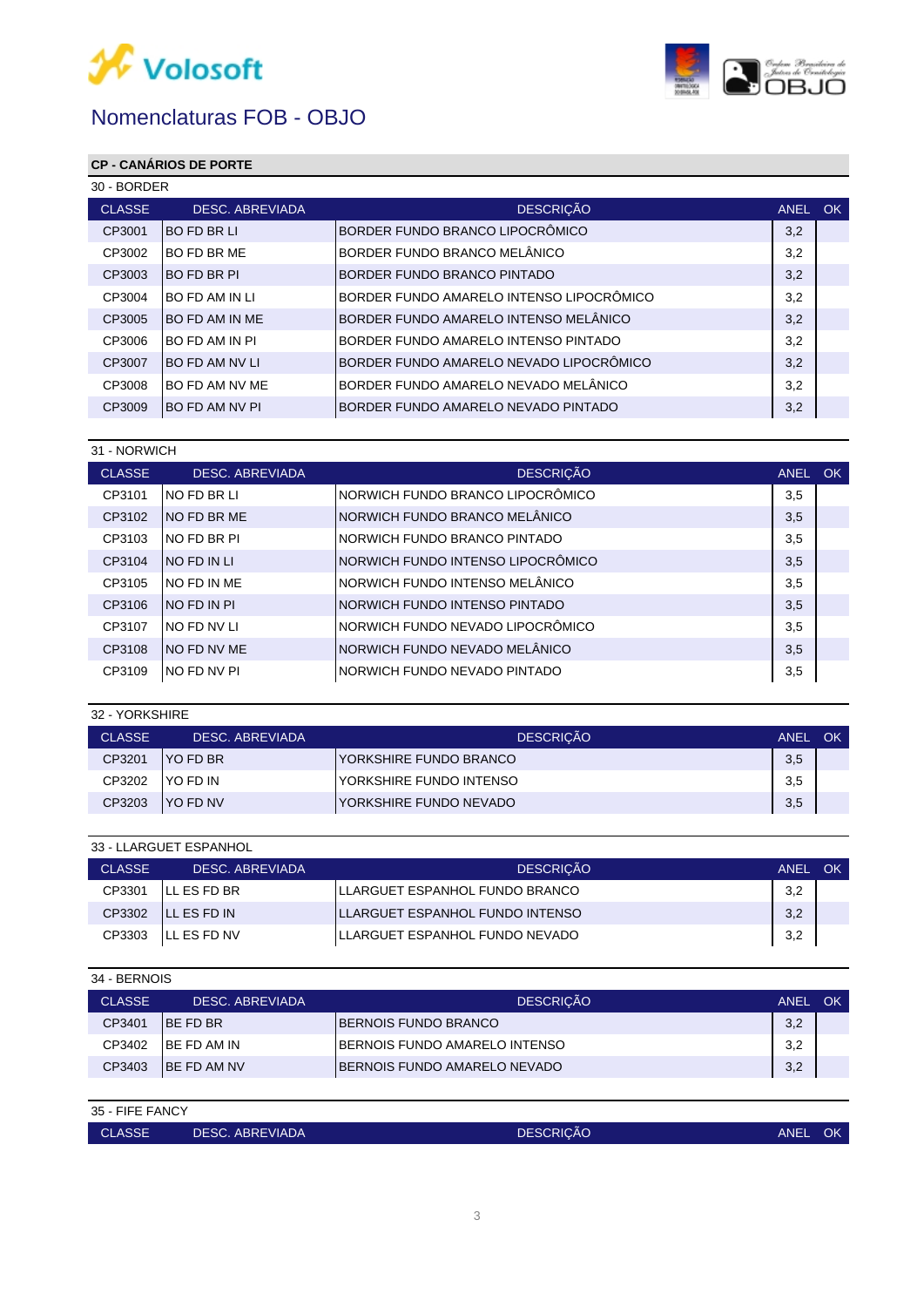



## **CP - CANÁRIOS DE PORTE**

|               | 35 - FIFE FANCY        |                                              |      |           |  |
|---------------|------------------------|----------------------------------------------|------|-----------|--|
| <b>CLASSE</b> | <b>DESC. ABREVIADA</b> | <b>DESCRIÇÃO</b>                             | ANEL | <b>OK</b> |  |
| CP3501        | IFI FA FD BR LI        | FIFE FANCY FUNDO BRANCO LIPOCRÔMICO          | 2,7  |           |  |
| CP3502        | <b>IFIFA FD BR ME</b>  | FIFE FANCY BRANCO MELÂNICO                   | 2,7  |           |  |
| CP3503        | IFI FA FD BR PI        | FIFE FANCY BRANCO PINTADO                    | 2,7  |           |  |
| CP3504        | IFI FA FD AM IN LI     | FIFE FANCY FUNDO AMARELO INTENSO LIPOCRÔMICO | 2,7  |           |  |
| CP3505        | IFI FA FD AM IN ME     | FIFE FANCY FUNDO AMARELO INTENSO MELÂNICO    | 2,7  |           |  |
| CP3506        | IFI FA FD AM IN PI     | IFIFE FANCY FUNDO AMARELO INTENSO PINTADO    | 2,7  |           |  |
| CP3507        | IFI FA FD AM NV LI     | IFIFE FANCY FUNDO AMARELO NEVADO LIPOCRÔMICO | 2,7  |           |  |
| CP3508        | IFI FA FD AM NV ME     | IFIFE FANCY FUNDO AMARELO NEVADO MELÂNICO    | 2,7  |           |  |
| CP3509        | IFI FA FD AM NV PI     | FIFE FANCY FUNDO AMARELO NEVADO PINTADO      | 2,7  |           |  |

|               | 36 - RACA ESPANHOLA    |                                             |      |           |  |  |
|---------------|------------------------|---------------------------------------------|------|-----------|--|--|
| <b>CLASSE</b> | <b>DESC. ABREVIADA</b> | <b>DESCRIÇÃO</b>                            | ANEL | <b>OK</b> |  |  |
| CP3601        | IRA ES FD BR LI        | ESPANHOLA FUNDO BRANCO LIPOCRÔMICO          | 2,7  |           |  |  |
| CP3602        | IRA ES FD BR ME        | ESPANHOLA FUNDO BRANCO MELÂNICO             | 2,7  |           |  |  |
| CP3603        | IRA ES FD BR PI        | ESPANHOLA FUNDO BRANCO PINTADO              | 2,7  |           |  |  |
| CP3604        | IRA ES FD AM IN LI     | ESPANHOLA FUNDO AMARELO INTENSO LIPOCRÔMICO | 2,7  |           |  |  |
| CP3605        | IRA ES FD AM IN ME     | ESPANHOLA FUNDO AMARELO INTENSO MELÂNICO    | 2,7  |           |  |  |
| CP3606        | IRA ES FD AM IN PI     | ESPANHOLA FUNDO AMARELO INTENSO PINTADO     | 2,7  |           |  |  |
| CP3607        | IRA ES FD AM NV LI     | ESPANHOLA FUNDO AMARELO NEVADO LIPOCRÔMICO  | 2,7  |           |  |  |
| CP3608        | IRA ES FD AM NV ME     | ESPANHOLA FUNDO AMARELO NEVADO MELÂNICO     | 2,7  |           |  |  |
| CP3609        | IRA ES FD AM NV PI     | ESPANHOLA FUNDO AMARELO NEVADO PINTADO      | 2,7  |           |  |  |
|               |                        |                                             |      |           |  |  |

50 - LIZARD

| <b>CLASSE</b> | <b>DESC. ABREVIADA</b> | <b>DESCRIÇÃO</b>                         | ANEL OK |  |
|---------------|------------------------|------------------------------------------|---------|--|
| CP5001        | LZ SC FD BR            | LIZARD SEM CÚPULA FUNDO BRANCO           | 3,0     |  |
| CP5002        | LZ SC FD AM IN         | LIZARD SEM CÚPULA FUNDO AMARELO INTENSO  | 3,0     |  |
| CP5003        | LZ SC FD AM NV         | LIZARD SEM CÚPULA FUNDO AMARELO NEVADO   | 3,0     |  |
| CP5004        | LZ SC FD VM IN         | LIZARD SEM CÚPULA FUNDO VERMELHO INTENSO | 3,0     |  |
| CP5005        | LZ SC FD VM NV         | LIZARD SEM CÚPULA FUNDO VERMELHO NEVADO  | 3,0     |  |
| CP5006        | LZ CC FD BR            | LIZARD COM CÚPULA FUNDO BRANCO           | 3,0     |  |
| CP5007        | LZ CC FD AM IN         | LIZARD COM CÚPULA FUNDO AMARELO INTENSO  | 3,0     |  |
| CP5008        | LZ CC FD AM NV         | LIZARD COM CÚPULA FUNDO AMARELO NEVADO   | 3,0     |  |
| CP5009        | LZ CC FD VM IN         | LIZARD COM CÚPULA FUNDO VERMELHO INTENSO | 3,0     |  |
| CP5010        | LZ CC FD VM NV         | LIZARD COM CÚPULA FUNDO VERMELHO NEVADO  | 3,0     |  |

| 60 - TOPETE ALEMÃO |               |                        |                                                  |             |     |
|--------------------|---------------|------------------------|--------------------------------------------------|-------------|-----|
|                    | <b>CLASSE</b> | <b>DESC. ABREVIADA</b> | <b>DESCRIÇÃO</b>                                 | <b>ANEL</b> | OK. |
|                    | CP6001        | ITO AL FD BR LI        | TOPETE ALEMÃO FUNDO BRANCO LIPOCRÔMICO           | 3,0         |     |
|                    | CP6002        | ITO AL FD BR ME        | TOPETE ALEMÃO FUNDO BRANCO MELÂNICO              | 3,0         |     |
|                    | CP6003        | ITO AL FD BR DO LI     | TOPETE ALEMÃO FUNDO BRANCO DOMINANTE LIPOCRÔMICO | 3,0         |     |
|                    | CP6004        | ITO AL FD BR DO ME     | TOPETE ALEMÃO FUNDO BRANCO DOMINANTE MELÂNICO    | 3,0         |     |
|                    | CP6005        | ITO AL FD AM IN LI     | TOPETE ALEMÃO FUNDO AMARELO INTENSO LIPOCRÔMICO  | 3,0         |     |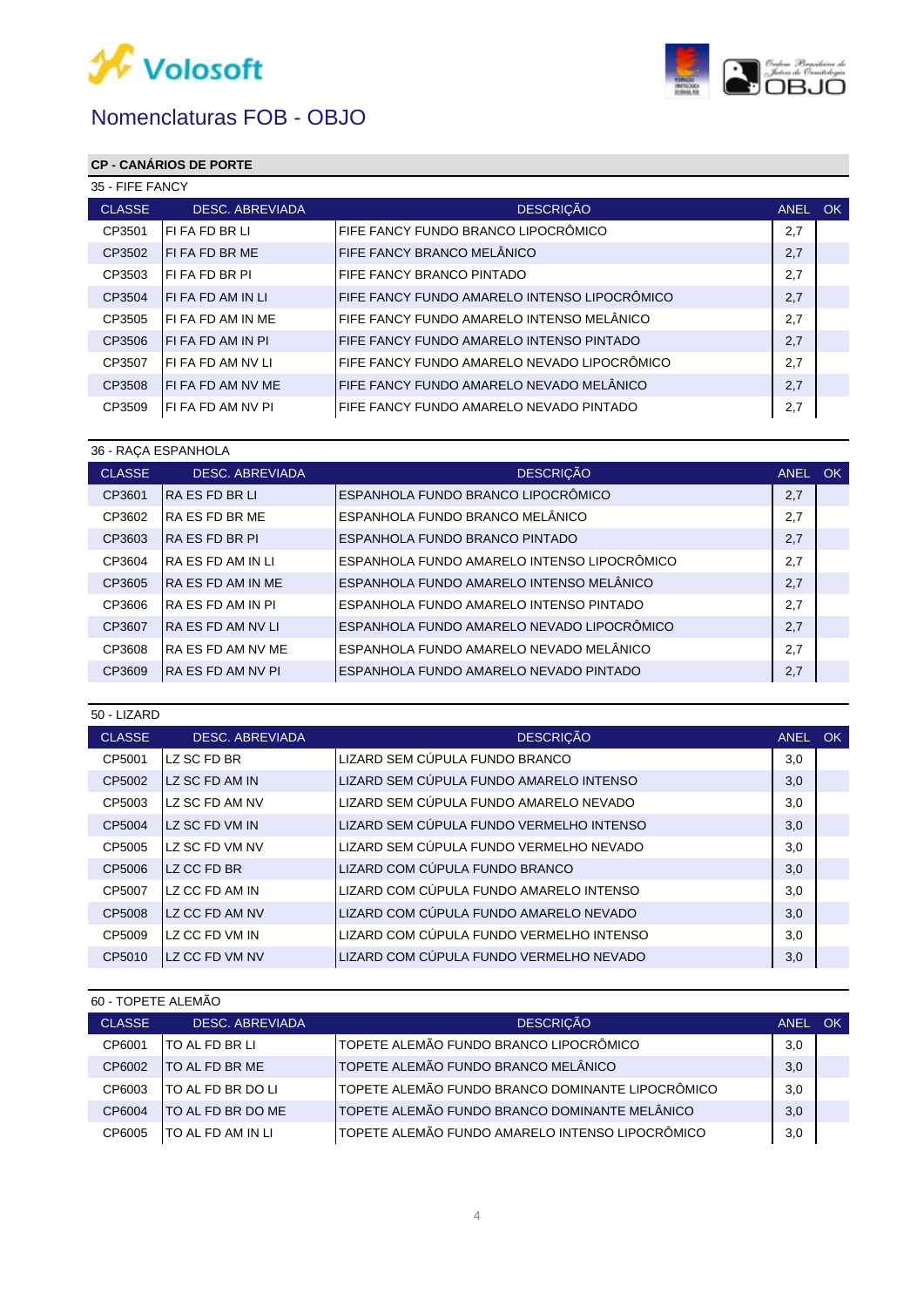



## **CP - CANÁRIOS DE PORTE**

| 60 - TOPETE ALEMÃO |                        |                                                  |         |  |  |
|--------------------|------------------------|--------------------------------------------------|---------|--|--|
| <b>CLASSE</b>      | <b>DESC. ABREVIADA</b> | <b>DESCRIÇÃO</b>                                 | ANEL OK |  |  |
| CP6006             | ITO AL FD AM IN ME     | TOPETE ALEMÃO FUNDO AMARELO INTENSO MELÂNICO     | 3,0     |  |  |
| CP6007             | lto al fd am ny li     | TOPETE ALEMÃO FUNDO AMARELO NEVADO LIPOCRÔMICO   | 3,0     |  |  |
| CP6008             | ITO AL FD AM NV ME     | TOPETE ALEMÃO FUNDO AMARELO NEVADO MELÂNICO      | 3,0     |  |  |
| CP6009             | ITO AL FD VM IN LI     | TOPETE ALEMÃO FUNDO VERMELHO INTENSO LIPOCRÔMICO | 3,0     |  |  |
| CP6010             | ITO AL FD VM IN ME     | TOPETE ALEMÃO FUNDO VERMELHO INTENSO MELÂNICO    | 3,0     |  |  |
| CP6011             | ITO AL FD VM NV LI     | TOPETE ALEMÃO FUNDO VERMELHO NEVADO LIPOCRÔMICO  | 3,0     |  |  |
| CP6012             | ITO AL FD VM NV ME     | TOPETE ALEMÃO FUNDO VERMELHO NEVADO MELÂNICO     | 3,0     |  |  |

| 70 - GLOSTER             |                                                         |             |     |  |  |  |
|--------------------------|---------------------------------------------------------|-------------|-----|--|--|--|
| <b>DESC. ABREVIADA</b>   | <b>DESCRIÇÃO</b>                                        | <b>ANEL</b> | OK. |  |  |  |
| <b>GL ST FD BR LI</b>    | GLOSTER SEM TOPETE FUNDO BRANCO LIPOCRÔMICO             | 3,0         |     |  |  |  |
| <b>GL ST FD BR ME</b>    | GLOSTER SEM TOPETE FUNDO BRANCO MELÂNICO                | 3.0         |     |  |  |  |
| <b>GL ST FD BR PI</b>    | GLOSTER SEM TOPETE FUNDO BRANCO PINTADO                 | 3,0         |     |  |  |  |
| <b>GL ST FD AM IN LI</b> | GLOSTER SEM TOPETE FUNDO AMARELO INTENSO LIPOCRÔMICO    | 3.0         |     |  |  |  |
| GL ST FD AM IN ME        | GLOSTER SEM TOPETE FUNDO AMARELO INTENSO MELÂNICO       | 3,0         |     |  |  |  |
| GL ST FD AM IN PI        | <b>GLOSTER SEM TOPETE FUNDO AMARELO INTENSO PINTADO</b> | 3,0         |     |  |  |  |
| <b>GL ST FD AM NV LI</b> | GLOSTER SEM TOPETE FUNDO AMARELO NEVADO LIPOCRÔMICO     | 3,0         |     |  |  |  |
| GL ST FD AM NV ME        | GLOSTER SEM TOPETE FUNDO AMARELO NEVADO MELÂNICO        | 3.0         |     |  |  |  |
| GL ST FD AM NV PI        | <b>GLOSTER SEM TOPETE FUNDO AMARELO NEVADO PINTADO</b>  | 3,0         |     |  |  |  |
| <b>GL CT FD BR LI</b>    | GLOSTER COM TOPETE FUNDO BRANCO LIPOCRÔMICO             | 3,0         |     |  |  |  |
| <b>GL CT FD BR ME</b>    | GLOSTER COM TOPETE FUNDOBRANCO MELÂNICO                 | 3.0         |     |  |  |  |
| <b>GL CT FD BR PI</b>    | GLOSTER COM TOPETE FUNDO BRANCO PINTADO                 | 3,0         |     |  |  |  |
| GL CT FD AM IN LI        | GLOSTER COM TOPETE FUNDO AMARELO INTENSO LIPOCRÔMICO    | 3,0         |     |  |  |  |
| GL CT FD AM IN ME        | GLOSTER COM TOPETE FUNDO AMARELO INTENSO MELÂNICO       | 3,0         |     |  |  |  |
| GL CT FD AM IN PI        | GLOSTER COM TOPETE FUNDO AMARELO INTENSO PINTADO        | 3,0         |     |  |  |  |
| <b>GL CT FD AM NV LI</b> | GLOSTER COM TOPETE FUNDO AMARELO NEVADO LIPOCRÔMICO     | 3,0         |     |  |  |  |
| GL CT FD AM NV ME        | GLOSTER COM TOPETE FUNDO AMARELO NEVADO MELÂNICO        | 3,0         |     |  |  |  |
| GL CT FD AM NV PI        | GLOSTER COM TOPETE FUNDO AMARELO NEVADO PINTADO         | 3,0         |     |  |  |  |
|                          |                                                         |             |     |  |  |  |

| 71 - LANCASHIRE |                        |                                              |             |     |  |  |
|-----------------|------------------------|----------------------------------------------|-------------|-----|--|--|
| <b>CLASSE</b>   | DESC. ABREVIADA        | <b>DESCRICÃO</b>                             | <b>ANEL</b> | OK. |  |  |
| CP7101          | <b>LA ST FD BR</b>     | LLANCASHIRE SEM TOPETE FUNDO BRANCO          | 3,5         |     |  |  |
| CP7102          | <b>ILA ST FD AM IN</b> | LLANCASHIRE SEM TOPETE FUNDO AMARELO INTENSO | 3,5         |     |  |  |
| CP7103          | <b>ILA ST FD AM NV</b> | ILANCASHIRE SEM TOPETE FUNDO AMARELO NEVADO  | 3,5         |     |  |  |
| CP7104          | <b>LA CT FD BR</b>     | ILANCASHIRE COM TOPETE FUNDO BRANCO          | 3,5         |     |  |  |
| CP7105          | <b>ILA CT FD AM IN</b> | ILANCASHIRE COM TOPETE FUNDO AMARELO INTENSO | 3,5         |     |  |  |
| CP7106          | <b>ILA CT FD AM NV</b> | ILANCASHIRE COM TOPETE FUNDO AMARELO NEVADO  | 3,5         |     |  |  |

| 72 - CRESTED  |                 |                                         |             |           |  |  |
|---------------|-----------------|-----------------------------------------|-------------|-----------|--|--|
| <b>CLASSE</b> | DESC. ABREVIADA | <b>DESCRICÃO</b>                        | <b>ANEL</b> | <b>OK</b> |  |  |
| CP7201        | ICR BD FD BR    | ICREST-BRED FUNDO BRANCO                | 3,5         |           |  |  |
| CP7202        | ICR BD FD AM IN | <b>CREST-BRED FUNDO AMARELO INTENSO</b> | 3,5         |           |  |  |